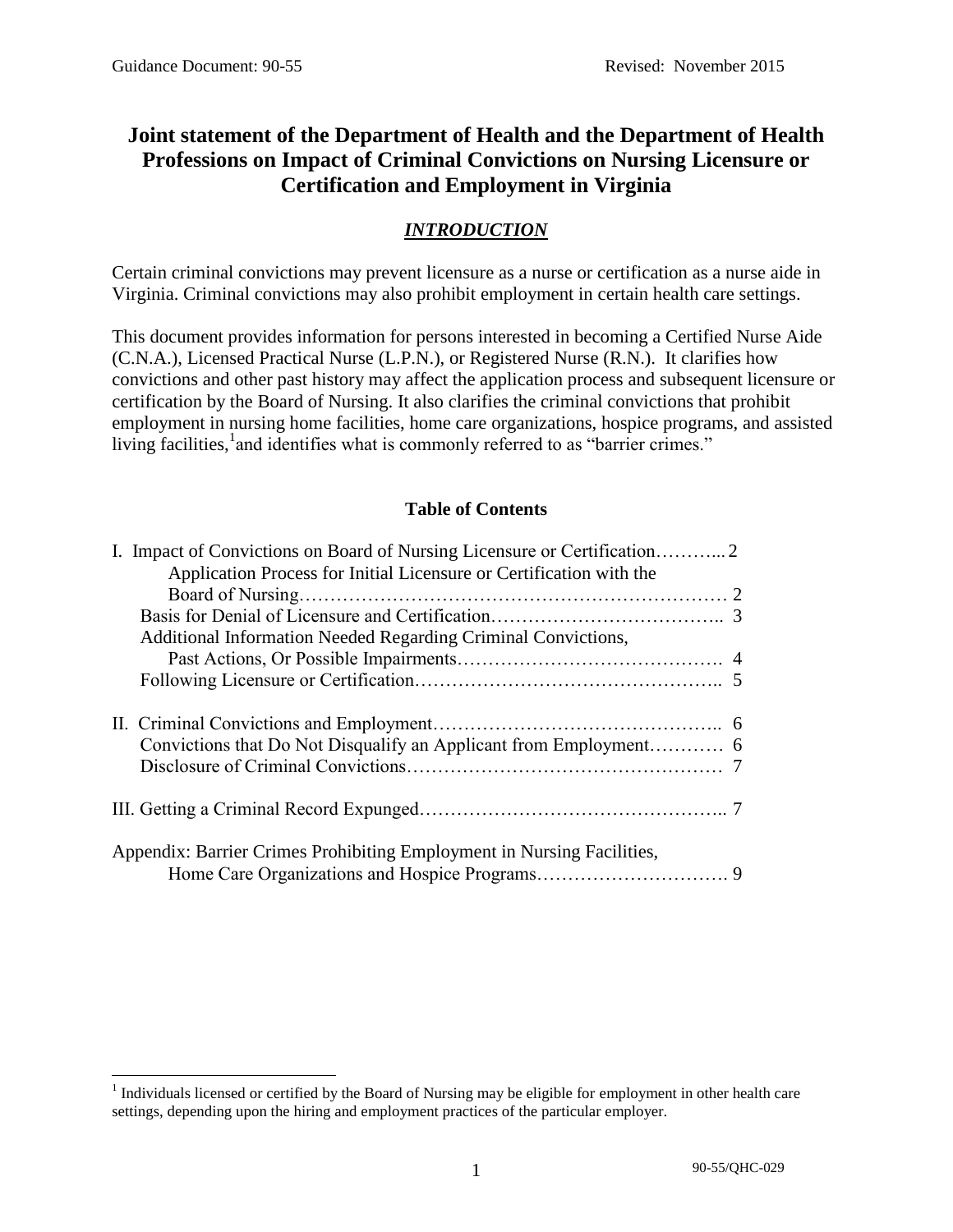#### **I. IMPACT OF CRIMINAL CONVICTIONS ON BOARD OF NURSING LICENSURE AND CERTIFICATION**

Criminal convictions can affect an individual during the licensure or certification application process and may affect an individual's employment options after licensure or certification by the Board.

*Until an individual applies for licensure or certification, the Board of Nursing is unable to review, or consider for approval, an individual with a criminal conviction, history of action taken in another jurisdiction, or history of possible impairment*. *The Board has no jurisdiction until an application has been filed.*

#### **APPLICATION PROCESS FOR LICENSURE OR CERTIFICATION WITH THE BOARD OF NURSING**

After successfully completing an approved nursing or nurse aide education program, the individual is eligible to apply for licensure or certification by the Virginia Board of Nursing of the Department of Health Professions (DHP).

Effective January 1, 2016, there is requirement for RN and LPN initial applicants for licensure (by examination and endorsement), as well as RN and LPN applicants for reinstatement, to submit to fingerprint-based state and federal criminal background history checks (hereinafter "CBC"), pursuant to § 54.1-3005.1 of the Code of Virginia. See the Board of Nursing website for more information, instructions, and Frequently Asked Questions (FAQs) regarding the CBC process and its impact on the application process at: [www.dhp.virginia.gov/nursing.](http://www.dhp.virginia.gov/nursing)

Applicants seeking licensure as a Registered Nurse (RN) or Licensed Practical Nurse (LPN) by examination**:** An application for licensure by examination is made directly to the Virginia Board of Nursing. These applicants must also submit to a CBC. Upon receipt of a completed application with appropriate application fee and an official transcript from the nursing education program, as well as review of results from the CBC, the Board determines and communicates eligibility for testing to the testing company that administers the NCLEX examination for licensure. The applicant must also submit a separate registration form and fee to the testing company that administers the exam for licensure. Both application for "licensure by exam" and the registration packet for the testing company are available from the Board of Nursing web site or by calling the Board office at (804) 367-4515.The applications, registration and information about testing may be obtained from the DHP - Board of Nursing website at: [www.dhp.virginia.gov/nursing](http://www.dhp.virginia.gov/nursing) and choosing "Forms and Applications."

Applicants seeking certification as a Nurse Aide (CNA) by examination**:** The application for certification is made directly to Virginia's nurse aide testing service. Upon receipt of a completed application and appropriate fee, the testing service verifies eligibility and administers the National Nurse Aide Assessment Program (NNAAP) exam for certification by the Virginia Board of Nursing. The application for "certification by exam" and candidate handbook may be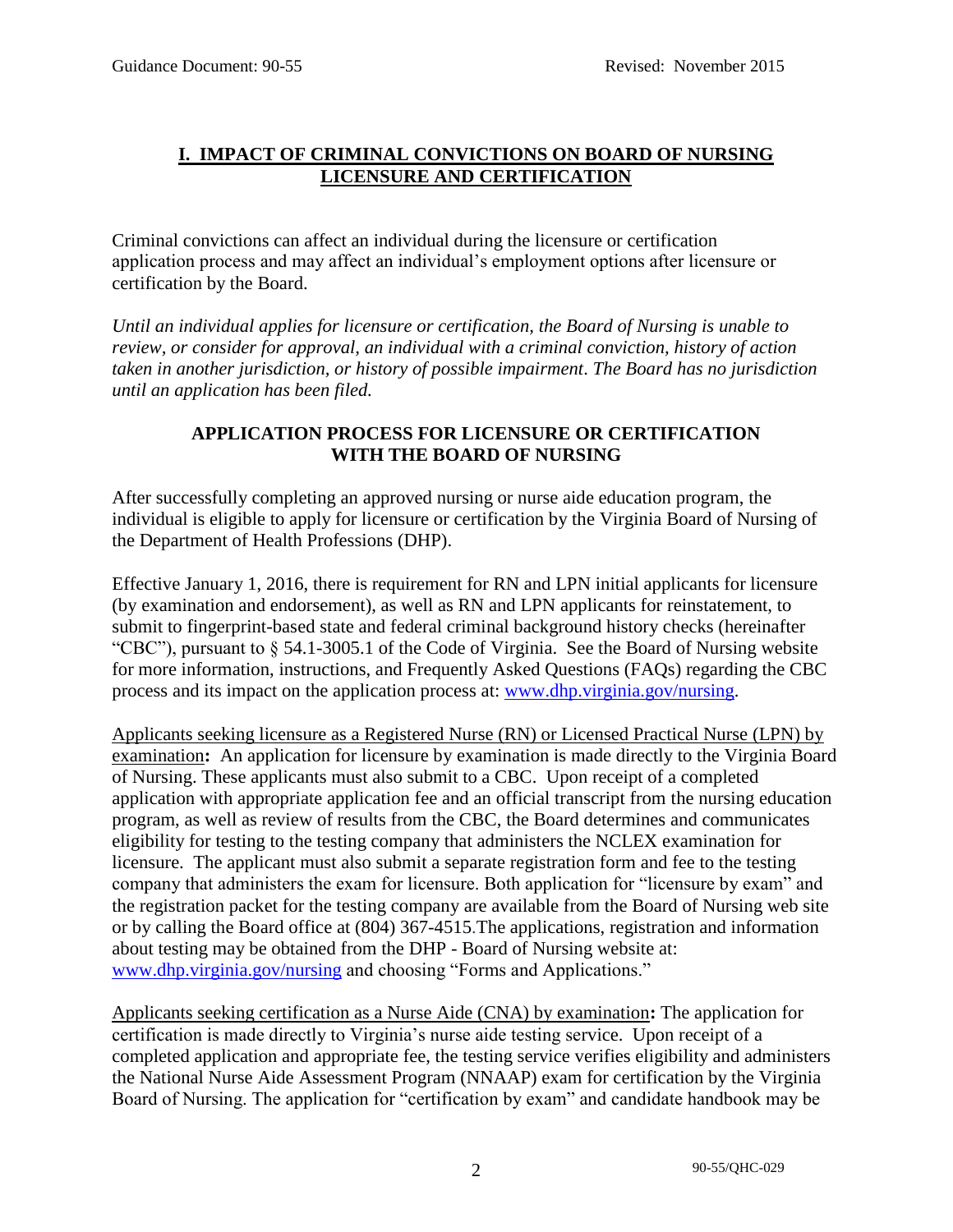accessed directly from the DHP - Board of Nursing website at [www.dhp.virginia.gov/nursing,](http://www.dhp.virginia.gov/nursing) and choosing NNAAP. They may also be obtained by calling the Board of Nursing-Nurse Aide Registry office at (804) 367-4569.

Applicants seeking licensure or certification by endorsement from another state: Endorsement applicants already licensed or certified in other jurisdictions must apply directly to the Virginia Board of Nursing, unless applicants reside and are licensed as a R.N. or L.P.N. in another state that is a member of the Nurse Licensure Compact.<sup>2</sup> These applicants must also submit to a CBC. Applications with instructions can also be accessed from the DHP- Board of Nursing web site at [www.dhp.virginia.gov/nursing](http://www.dhp.virginia.gov/nursing) and choosing "Forms and Applications."

## **BASIS FOR DENIAL OF LICENSURE OR CERTIFICATION**

According to § 54.1-3007 of the Code of Virginia, the Board of Nursing may refuse to admit a candidate to any examination, or refuse to issue a license or certificate, to any applicant with certain criminal convictions. Likewise, the Board may refuse licensure or certification to an applicant who uses alcohol or drugs to the extent that it renders the applicant unsafe to practice, or who has a mental or physical illness rendering the applicant unsafe to practice (referred to as a history of impairment).

Criminal convictions for ANY felony can cause an applicant to be denied nursing licensure or nurse aide certification.

Misdemeanor convictions involving moral turpitude may also prevent licensure or certification. Moral turpitude means convictions related to lying, cheating or stealing. Examples include, but are not limited to: reporting false information to the police, shoplifting or concealment of merchandise, petit larceny, welfare fraud, embezzlement, and writing worthless checks. While information must be gathered regarding all convictions, misdemeanor convictions other than those involving moral turpitude will not prevent an applicant from becoming a licensed nurse or C.N.A. However, if the misdemeanor conviction information also suggests a possible impairment issue, such as DUI and illegal drug possession convictions, then there still may be a basis for denial during the licensure or certification application process.

*Each applicant is considered on an individual basis. There are NO criminal convictions or impairments that are an absolute bar to nursing licensure or nurse aide certification.* 

### **ADDITIONAL INFORMATION NEEDED REGARDING CRIMINAL CONVICTIONS, PAST ACTIONS, OR POSSIBLE IMPAIRMENTS**

 $\overline{a}$ <sup>2</sup> See § 54.1-3030 et.al. of the Code of Virginia for laws related to the Nurse Licensure Compact., which Virginia began participating in on January 1, 2005. The Compact allows nurses licensed and residing in another Compact state to practice nursing in Virginia on a multi-state privilege to practice without obtaining additional licensure here. However, if the applicant is moving to Virginia and declares Virginia as the primary state of residency, licensure must be obtained here and the prior Compact state license will be invalidated. For a current list of states in the Compact, go to [http://www.ncsbn.org/nlc/rnlpvncompact\\_mutual\\_recognition\\_state.asp](http://www.ncsbn.org/nlc/rnlpvncompact_mutual_recognition_state.asp) .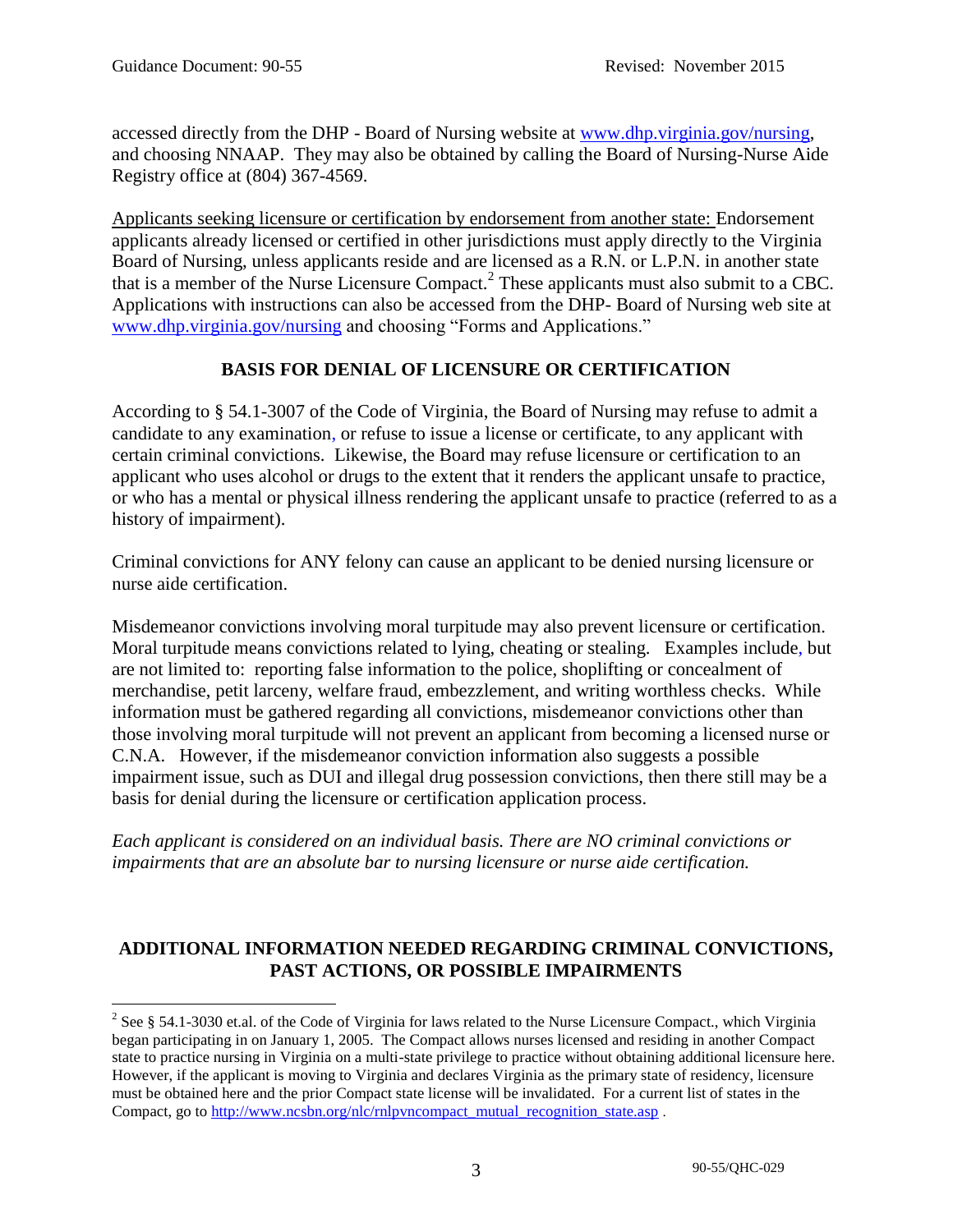Applications for licensure and certification include questions about the applicant's history, specifically:

1. Any and all criminal convictions ever received;

2. Any past action taken against the applicant in another state or jurisdiction, including denial of licensure or certification in another state or jurisdiction; and

3. Any mental or physical illness, or chemical dependency condition that could interfere with the applicant's ability to practice.

*Indicating "yes" to any questions about convictions, past actions, or possible impairment does not mean the application will be denied.* It means more information must be gathered and considered before a decision can be made, which delays the usual application and testing process. Sometimes an administrative proceeding is required before a decision regarding the application can be made. The Board of Nursing has the ultimate authority to approve an applicant for testing and subsequent licensure or certification, or to deny approval.

## **The following information will be requested from an applicant with a criminal conviction**:

- A certified copy of all conviction orders (obtained from the courthouse of record);
- Evidence that all court ordered requirements were met (i.e., letter from the probation officer if on supervised probation, paid fines and restitution, etc.);
- A letter from the applicant explaining the factual circumstances leading to the criminal offense(s); and
- Letters from employers concerning work performance (specifically from nursing related employers, if possible).

### **The following information will be requested from the applicant with past disciplinary action or licensure/certification denial in another state:**

- A certified copy of the Order for disciplinary action or denial from the other state licensing entity; and certified copy of any subsequent actions (i.e. reinstatement), if applicable;
- A letter from the applicant explaining the factual circumstances leading to the action or denial; and
- Letters from employers concerning work performance (nursing related preferred) since action.

## **The following information may be requested from applicants with a possible impairment**:

- Evidence of any past treatment (i.e., discharge summary from outpatient treatment and inpatient hospitalizations);
- A letter from the applicant's current treating healthcare provider(s) indicating diagnosis, treatment regimen, compliance with treatment, and ability to practice safely;
- A letter from the applicant explaining the factual circumstances of condition or impairment and addressing ongoing efforts to function safely (including efforts to remain compliant with treatment, maintain sobriety, attendance at AA/NA meetings, etc.); and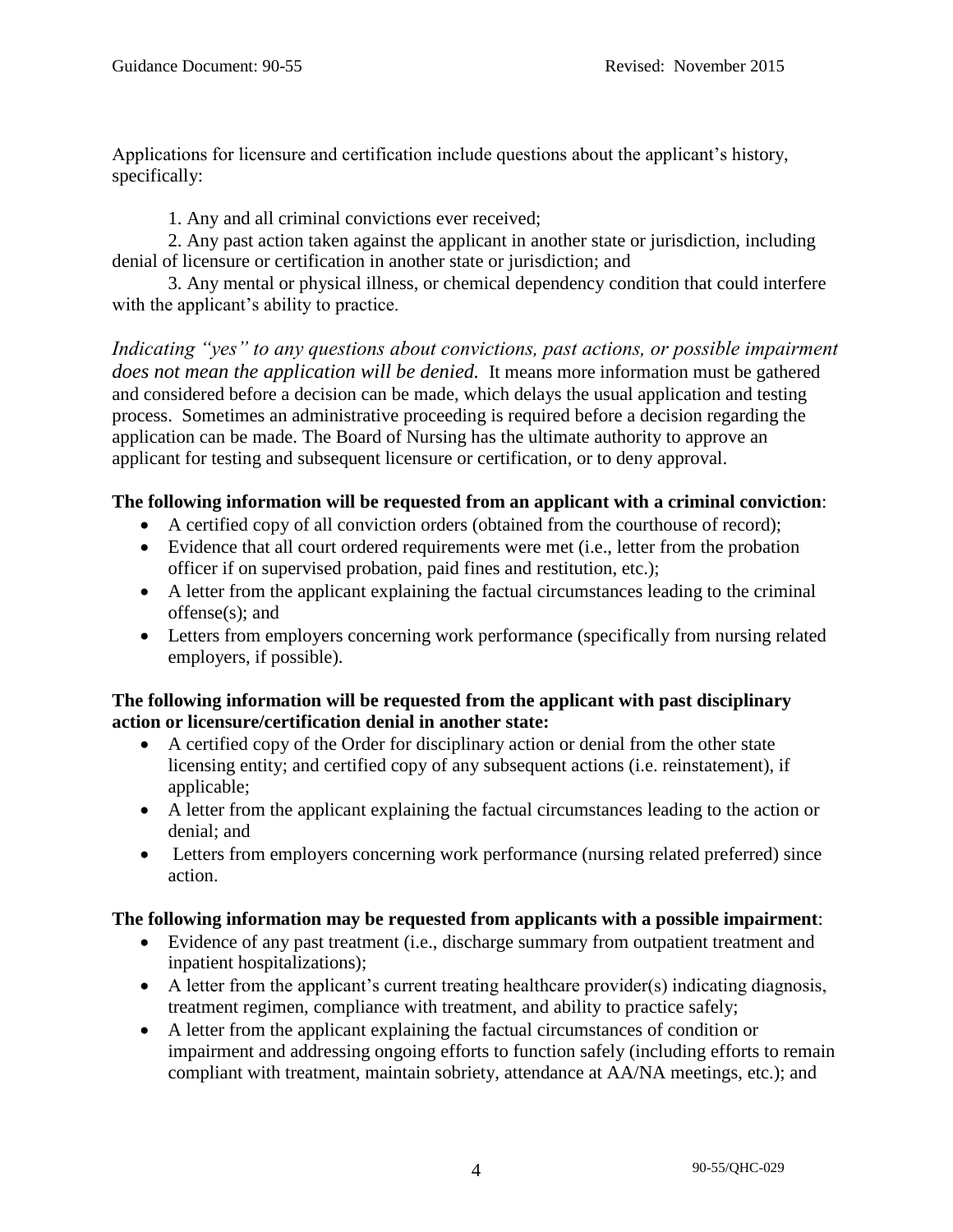Letters from employers concerning work performance (specifically from nursing related employers, if possible).

NOTE: Some applicants may be eligible for the Health Practitioner's Monitoring Program (HPMP), which is a monitoring program for persons with impairments due to chemical dependency, mental health or physical disabilities. Willingness to participate in the HPMP is information the Board of Nursing will consider during the review process for applicants with a criminal conviction history related to impairment or a history of impairment alone. Information about the Virginia HPMP may be obtained directly from the DHP homepage at [www.dhp.virginia.gov.](http://www.dhp.virginia.gov/)

Once the Board of Nursing has received the necessary and relevant additional information, the application will be considered. Some applicants may be approved based on review of the documentation provided. Other applicants may be required to meet with Board of Nursing representative(s) for an informal fact finding conference to consider the application. After the informal fact-finding conference, the application may be: i) approved, ii) approved with conditions or terms, or iii) denied. The Board will notify the testing company directly of all applicants approved so that testing may be scheduled. Upon notification of successful completion of the licensure or certification exam, the Board of Nursing will license or certify the individual based on the Board's Order, including any terms imposed for practice.

NOTE: Failure to reveal criminal convictions, past disciplinary actions, and/or possible impairment issues on any application for licensure or certification is grounds for disciplinary action by the Board of Nursing, even after the license or certificate has been issued. It is considered to be "fraud or deceit in procuring or attempting to procure a license," and a basis for disciplinary action that is separate from the underlying conviction, past action, or impairment issue once discovered. Possible disciplinary actions that may be taken range from reprimand to revocation of a license or certificate.

## **FOLLOWING LICENSURE OR CERTIFICATION**

Criminal convictions and other actions can also affect an individual already licensed as a nurse or certified as a nurse aide by the Board of Nursing. Any felony conviction, court adjudication of incompetence, or suspension or revocation of a license or certificate held in another state will result in a "mandatory suspension" of the individual's license, multi-state privilege, or certificate to practice in Virginia. This is a nondiscretionary action taken by the Director of DHP, rather than the Board of Nursing, according to § 54.1-2409 of the Code of Virginia. The mandatory suspension remains in effect until the individual applies for reinstatement and appears at a formal hearing before at least a panel of the Board of Nursing and demonstrates sufficient evidence that he or she is safe and competent to return to practice. At the formal hearing, three quarters of the Board members present must agree to reinstate the individual to practice in order for the license or certificate to be restored.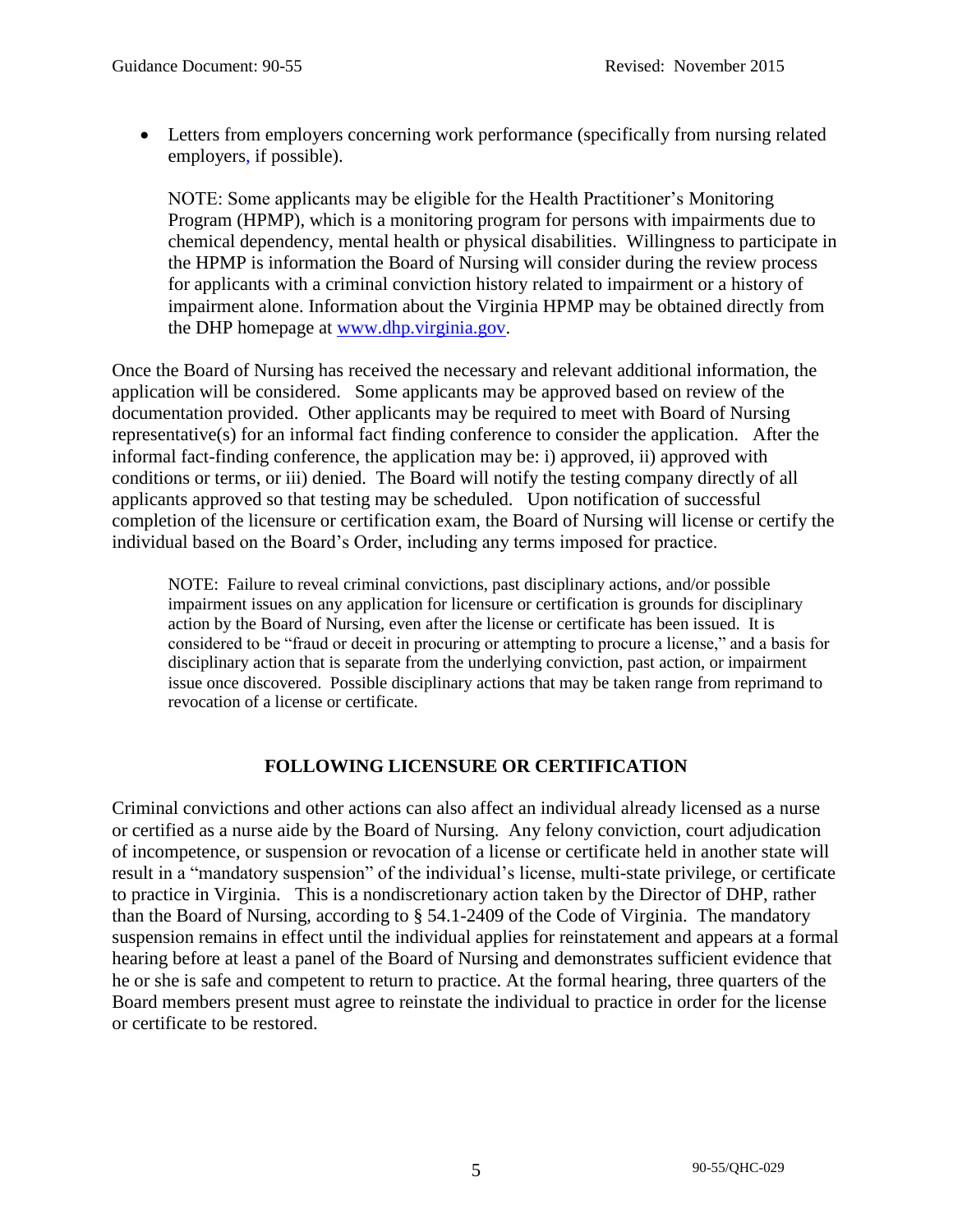## **II. CRIMINAL CONVICTIONS AND EMPLOYMENT IN NURSING FACILITIES, HOME CARE, HOSPICE AND ASSISTED LIVING FACILITIES<sup>3</sup>**

According to §§ 32.1-126.01 and 32.1-162.9:1 of Title 32.1 and §§ 63.2-1719 and 63.2-1720 of Title 63.2 of the Code of Virginia, persons with certain criminal convictions are prohibited from employment in nursing facilities, home care organizations, hospice programs, or assisted living facilities, whether or not the person is licensed or certified by the Board of Nursing. These convictions are commonly known as "barrier crimes" to employment.

The law requires that owners/operators of nursing facilities, home care organizations, hospice programs, and assisted living facilities obtain a criminal record background check on each new hire within 30 days of their employment. The law requires that these background checks be obtained using the Central Criminal Records Exchange of the Virginia Department of State Police.

Generally, criminal convictions for offenses involving abuse or neglect disqualify an applicant. See a listing of the "barrier" crimes that prevent employment in a nursing facility, home care organization, hospice program or assisted living facility in the Appendix beginning on page 9.

Revised September 2006

## **CONVICTIONS THAT DO NOT DISQUALIFY AN APPLICANT FROM EMPLOYMENT**

Under Virginia law, criminal convictions for offenses unrelated to abuse or neglect would not disqualify an applicant for employment. For example, criminal convictions such as traffic violations, possession of marijuana, and prostitution, may not disqualify an applicant. However, these convictions *may* disqualify an applicant based on a particular employer's hiring or personnel policies, or based on other regulations or policies<sup>4</sup>.

*Even if the applicant has been convicted of a barrier crime, it may not always prevent employment. An applicant may be hired if:*

*(i) The individual has only one misdemeanor conviction considered to be a barrier crime;* 

- *(i) The criminal offense did NOT involve abuse or neglect; AND*
- *(ii) Five years have lapsed since the conviction occurred.*

Examples of such misdemeanor convictions that would not necessarily be a barrier to employment may include, but are not limited to:

• Hazing

 $\overline{a}$ 

- Reckless handling of a firearm
- Access to loaded firearm by children
- Assault and battery

 $3$  Individuals licensed or certified by the Board of Nursing may be eligible for employment in other health care settings, depending upon the hiring and employment practices of the particular employer.

<sup>4</sup> Such as federal Medicare or Medicaid certification regulations.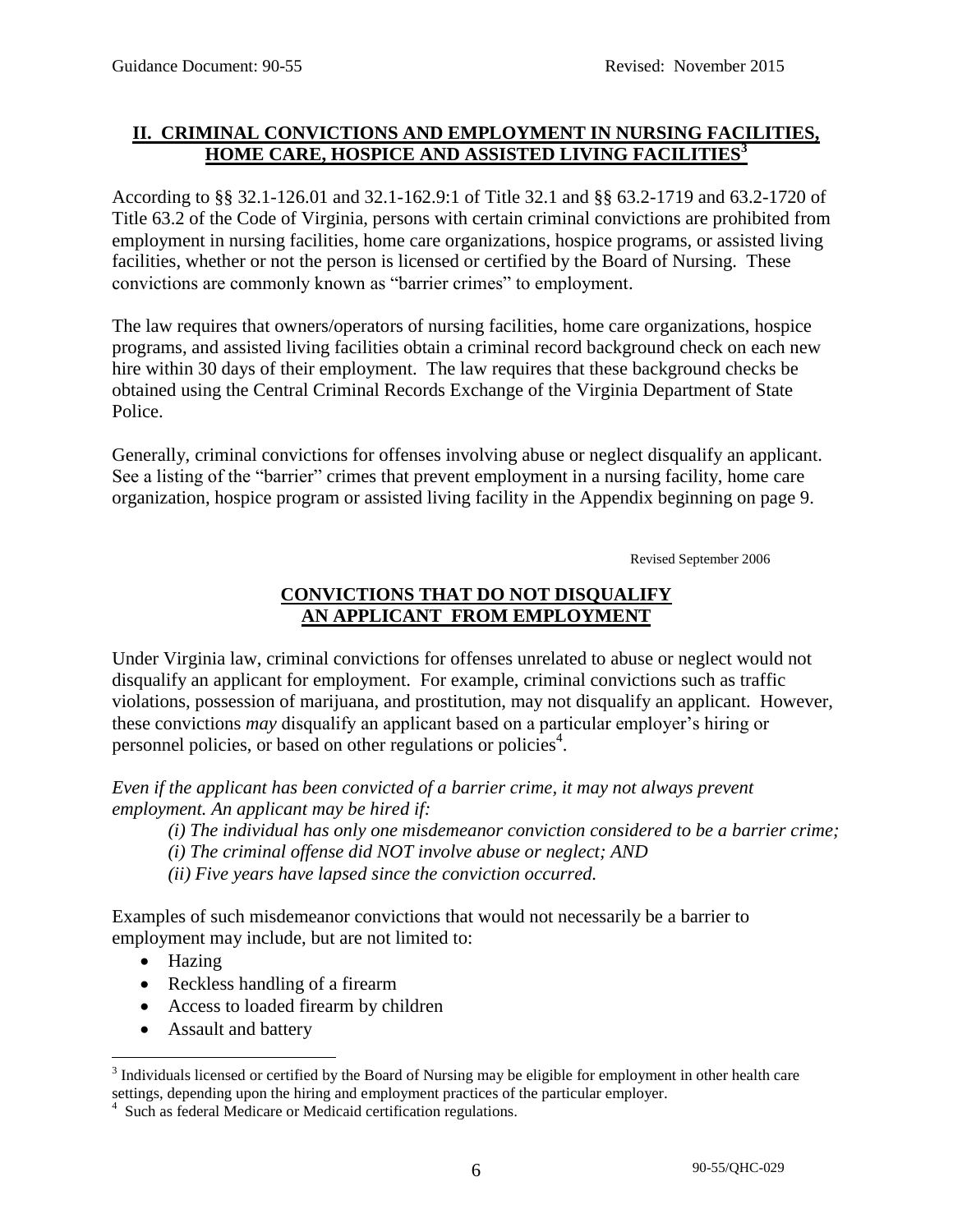- Assault and battery against law enforcement officers
- Burning or destroying any other building, or structure valued less than \$200
- Burning or destroying personal property, standing grain, etc., valued less than \$200
- Threats to bomb or damage buildings or means of transportation, false information as to danger to such buildings, etc. (if person is younger than 15 years of age)
- Setting woods, etc, on fire intentionally whereby another is damaged or jeopardized
- Setting off chemical bombs capable of producing smoke in certain public buildings
- Carelessly damaging property by fire

## **DISCLOSURE OF CRIMINAL CONVICTIONS**

If an applicant is denied employment because of convictions appearing on his criminal history record, the employer is required to provide a copy of the information obtained from the Central Criminal Records Exchange to the applicant.

While further dissemination of the results of a criminal record check by an employer is prohibited, employers may provide criminal record information and reason for employment termination to state authorities to comply with legal reporting requirements.<sup>5</sup> Criminal conviction information reported to the Board of Nursing that was not revealed by the licensed nurse or C.N.A. upon initial application for licensure or certification may form the basis for disciplinary action to be taken by the Board of Nursing. Disciplinary actions for such "fraud or deceit in procuring a license or certificate" or for falsifying an employment application may range from reprimand to revocation of the license or certification.

Note: The law specifies that incomplete or false statements in an applicant's sworn statement or affirmation disclosing any criminal convictions or any pending criminal charges constitutes a misdemeanor offense. Subsequent disclosure or discovery of a relevant criminal conviction or convictions may also disqualify the person from being hired and from continuing on in the hired employment.

## **III. GETTING A CRIMINAL RECORD EXPUNGED**

Having been granted a pardon, clemency, or having civil rights restored following a felony conviction does not change the fact that a person has a criminal conviction. That conviction remains on the individual's licensure/certification or employment record. Therefore, any criminal conviction *must* be revealed on any application for licensing or employment, unless it has been expunged.

Chapter 23.1 of Title 19.2 of the Code of Virginia describes the process for expunging criminal records. If a person wants a conviction to be removed from their record, the individual must seek expungment pursuant to § 19.2-392.2 of the Code of Virginia. Individuals should seek legal counsel to pursue this course, which involves specific petitions to the court, State Police procedures, and hearings in court.

<sup>&</sup>lt;sup>5</sup> See § 54.1-2400.6 of the Code of Virginia for mandatory reporting requirements.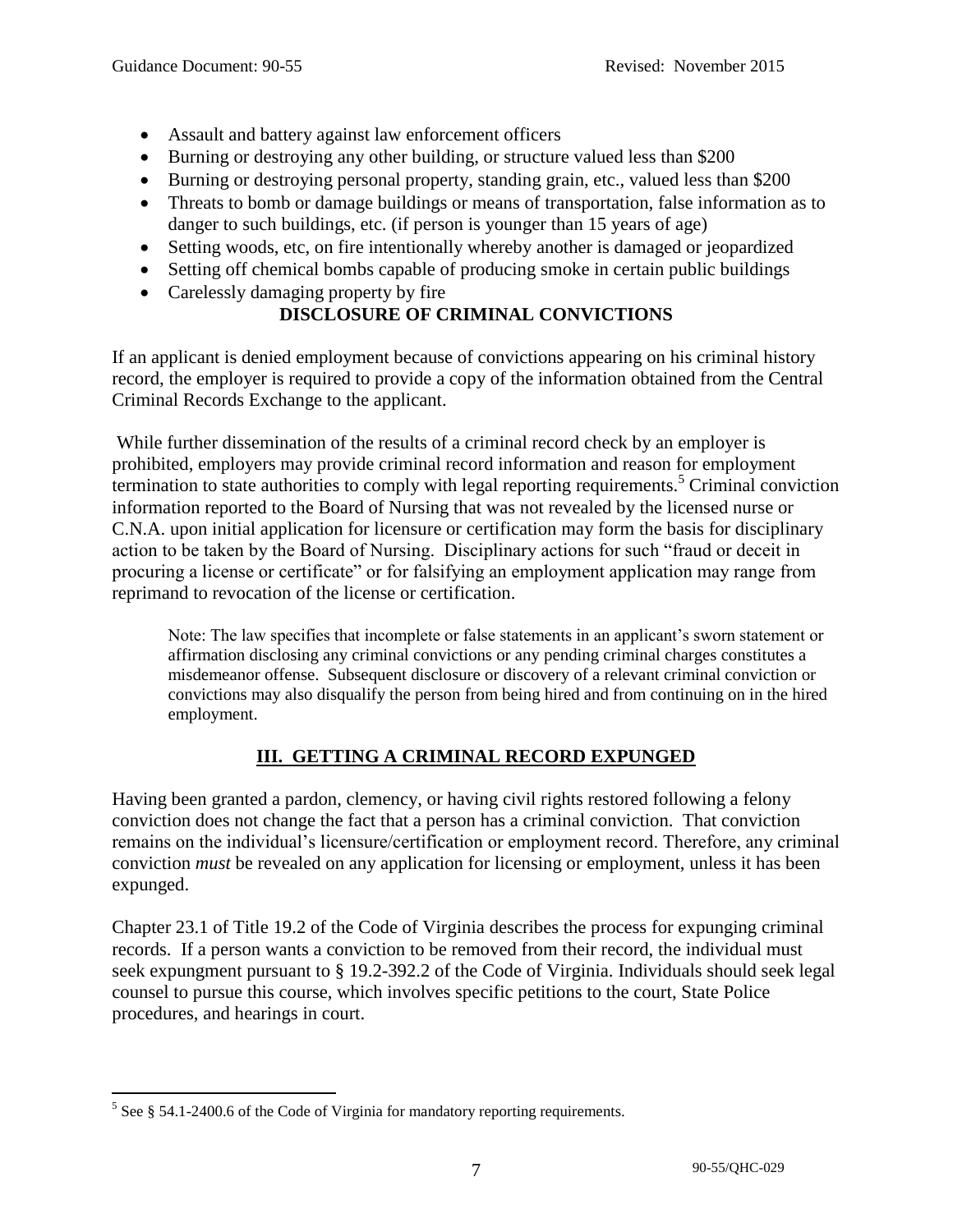#### APPENDIX.

#### BARRIER CRIMES PROHIBITING EMPLOYMENT IN NURSING HOME FACILITIES, HOME CARE ORGANIZATIONS, HOSPICE PROGRAMS AND ASSISTED LIVING FACILITIES

NOTE: This list is not all-inclusive and should be used only as a guide. For further clarification regarding criminal offenses, refer to Title 18.2 Crimes and Offenses Generally of the *Code of Virginia*.

| <b>State Code</b> | Offense                                                                  |
|-------------------|--------------------------------------------------------------------------|
| $18.2 - 30$       | Murder and manslaughter declared felonies                                |
| $18.2 - 31$       | Capital murder defined                                                   |
| $18.2 - 32$       | First and second degree murder defined                                   |
| $18.2 - 32.1$     | Murder of a pregnant woman                                               |
| $18.2 - 33$       | Felony homicide                                                          |
| $18.2 - 35$       | How voluntary manslaughter punished                                      |
| $18.2 - 36$       | How involuntary manslaughter punished                                    |
| $18.2 - 36.1$     | Certain conduct punishable as involuntary manslaughter                   |
| $18.2 - 37$       | How and where homicide prosecuted and punished                           |
| $18.2 - 41$       | Malicious wounding by a mob                                              |
| $18.2 - 47$       | Abduction                                                                |
| $18.2 - 48$       | Abduction with intent to extort money or for immoral purposes            |
| $18.2 - 51$       | Shooting, stabbing, etc. with intent to maim, kill, etc.                 |
| $18.2 - 51.1$     | Malicious bodily injury to law enforcement officers or firefighters      |
| $18.2 - 51.2$     | Aggravated malicious wounding                                            |
| $18.2 - 51.3$     | Reckless endangerment/throwing objects from places higher than one story |
| $18.2 - 51.4$     | Maiming, etc., of another resulting from driving while intoxicated       |
| $18.2 - 52$       | Malicious bodily injury by means of caustic substance                    |
| $18.2 - 52.1$     | Possession of infectious biological substances                           |
| $18.2 - 53$       | Shooting, etc., in committing or attempting a felony                     |
| $18.2 - 53.1$     | Use or display of firearm in committing felony                           |
| $18.2 - 54.1$     | Attempts to poison                                                       |
| $18.2 - 54.2$     | Alteration of food, drink, drugs, cosmetics, etc.                        |
| $18.2 - 55$       | Bodily injuries caused by prisoners, probationers, or parolees           |
| $18.2 - 56$       | Hazing                                                                   |
| $18.2 - 56.1$     | Reckless handling of firearms                                            |
| $18.2 - 56.2$     | Allowing access to firearms by children                                  |
|                   |                                                                          |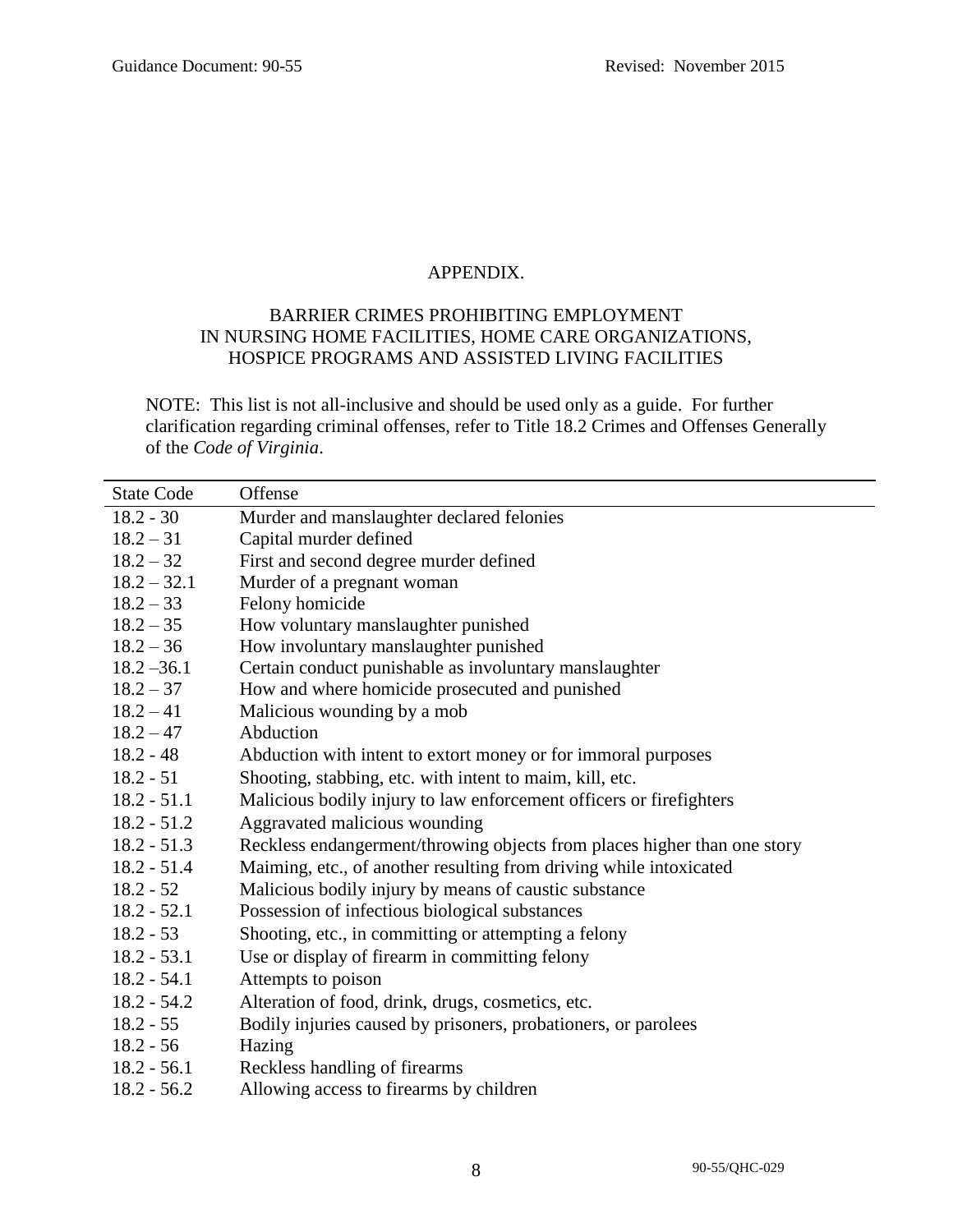| <b>State Code</b> | Offense                                                                                  |
|-------------------|------------------------------------------------------------------------------------------|
| $18.2 - 57$       | <b>Assault and battery</b>                                                               |
| $18.2 - 57.01$    | Pointing a laser at law-enforcement officer                                              |
| $18.2 - 57.2$     | Assault and battery against a family or household member                                 |
| $18.2 - 58$       | Robbery                                                                                  |
| $18.2 - 58.1$     | Carjacking                                                                               |
| $18.2 - 60$       | Threats of death or bodily injury                                                        |
| $18.2 - 60.3$     | Felony stalking                                                                          |
| $18.2 - 61$       | Rape                                                                                     |
| $18.2 - 63$       | Carnal knowledge of child between 13 and 15 years of age                                 |
| $18.2 - 64.1$     | Carnal knowledge of certain minors                                                       |
| $18.2 - 64.2$     | Carnal knowledge of inmate, parolee, probationer, or pre-trial or post-trial offender    |
| $18.2 - 67.1$     | Forcible sodomy                                                                          |
| $18.2 - 67.2$     | Object sexual penetration                                                                |
| $18.2 - 67.2:1$   | Marital sexual assault                                                                   |
| $18.2 - 67.3$     | Aggravated sexual battery                                                                |
| $18.2 - 67.4$     | Sexual battery                                                                           |
| $18.2 - 67.4:1$   | Infected sexual battery                                                                  |
| $18.2 - 67.5$     | Attempted rape, forcible sodomy, object sexual penetration, aggravated sexual            |
|                   | battery, and sexual battery                                                              |
| $18.2 - 77$       | Burning or destroying dwelling house, etc.                                               |
| $18.2 - 79$       | Burning or destroying meeting house, etc.                                                |
| $18.2 - 80$       | Burning or destroying any other building or structure (valued at \$200 or more)          |
| $18.2 - 81$       | Burning or destroying personal property, standing grain, etc. (valued at \$200 or        |
|                   | more)                                                                                    |
| $18.2 - 82$       | Burning building or structure while in such building or structure with intent to         |
|                   | commit felony                                                                            |
| $18.2 - 83$       | Threats to bomb or damage buildings or means of transportation, false information        |
|                   | as to danger to such buildings, etc. (if person is older than 15 years of age)           |
| $18.2 - 84$       | Causing, inciting, etc., commission or acts described in 18.2 - 83 (if person is older   |
|                   | than 15 years of age)                                                                    |
| $18.2 - 85$       | Manufacture, possession, use, etc. of fire bombs or explosive material or devices        |
| $18.2 - 86$       | Setting fire to woods, fences, grass, etc.                                               |
| $18.2 - 87$       | Setting woods, etc. on fire intentionally, where another's property is damaged or        |
|                   | jeopardized                                                                              |
| $18.2 - 87.1$     | Setting of chemical bombs capable of producing smoke in certain public buildings         |
| $18.2 - 88$       | Carelessly damaging property by fire                                                     |
| $18.2 - 286.1$    | Drive by shooting                                                                        |
| $18.2 - 289$      | Use of a machine gun in a crime of violence                                              |
| $18.2 - 290$      | Aggressive use of a machine gun                                                          |
| $18.2 - 300$      | Use of a sawed-off shotgun in a crime of violence                                        |
| $18.2 - 314$      | Failing to secure medical attention for injured child                                    |
| $18.2 - 355$      | Pandering, taking, detaining, etc., person for prostitution, etc., or consenting thereto |
| $18.2 - 361$      | Crimes against nature involving children                                                 |
| $18.2 - 366$      | Incest                                                                                   |